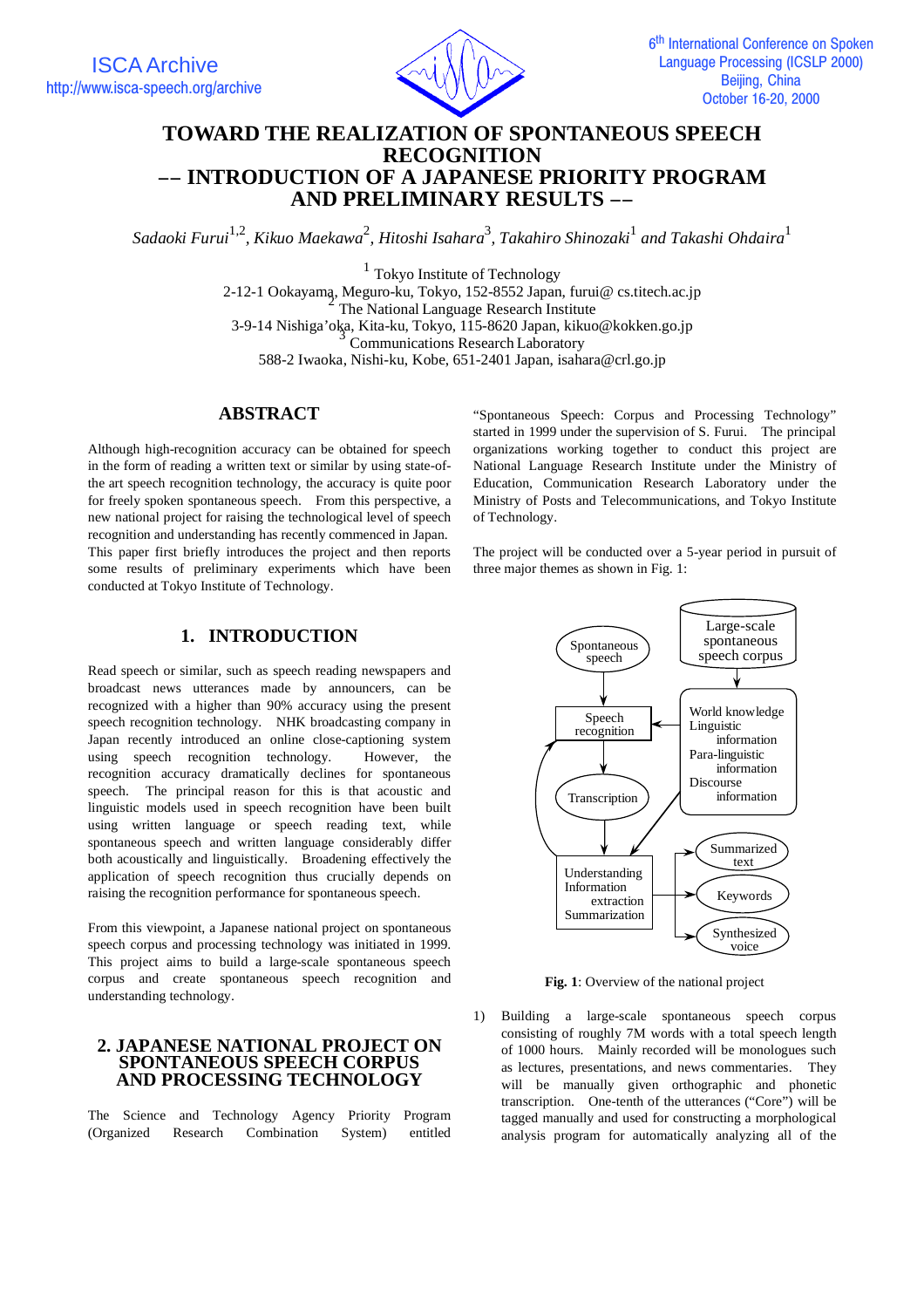1000-hour utterances. The Core will also be tagged with para-linguistic information including intonation [1].

- 2) Acoustic and linguistic modeling for spontaneous speech understanding and summarization using linguistic as well as para-linguistic information in speech.
- 3) Constructing a prototype of a spontaneous speech summarization system.

The technology created in this project is expected to be applicable to wide areas such as indexing of speech data (broadcast news, etc.) for information extraction and retrieval, transcription of lectures, preparing minutes of meetings, closed captioning, and aids for the handicapped.

Presentations at various conferences, such as the Acoustical Society of Japan (ASJ) meetings, and free presentations by voluntary subjects are recorded and transcribed in the project. Using these utterances, preliminary recognition experiments are being conducted at several universities participating in the project. At Tokyo Institute of Technology, for example, preliminary experiments have been conducted using a presentation recorded at an ASJ meeting and one person's talk excerpted from a broadcast political discussion.

# **3. TRANSCRIPTION OF PRESENTATION**

#### **3.1. Recognition task and experimental conditions**

The first experiment was conducted using one male speaker's presentation recorded at the ASJ meeting. The content of the presentation was an overview of speech synthesis technology. The utterances were recorded using a close-talking microphone, stored on a DAT tape, and transcribed manually. The first 22 minutes and the latter six minutes were separated for training and testing, respectively.

#### **3.2. Language modeling**

Since we have no spontaneous speech corpus yet, we first employed the language model used in broadcast news transcription. This model was constructed using broadcast news texts over a 34-month period comprising 380,000 sentences. Since there is no clear definition of words in Japanese and no spacing between words in written Japanese sentences, a morphological analysis program was used to split sentences into morphemes, and the morphemes (which will be called "words" from now on) were used as units for statistical language modeling. A set of unigrams, bigrams and trigrams was calculated and smoothed utilizing the Katz's back-off smoothing technique. This language model made from broadcast news texts is referred to LM1.

In order to build a corpus more appropriate for recognizing the lecture utterances, we collected texts of transcribed lectures from the World Wide Web [2]. The texts that appeared to be relatively close to their original utterances were selected to build the corpus. Japanese texts are usually written by using the mixture of multiple sets of characters composed of Kanji, Hiragana, Katakana, Western and Japanese numerals, Western

alphabets, and various symbols. Even periods and commas have multiple styles. In addition, there are two kinds of the character widths: "Zen-kaku" and "Han-kaku." Considerable freedom is permitted in using these characters to write the same word. Therefore, the characters in the texts were preprocessed automatically as well as manually to normalize the variations. The statistical features of the corpus subsequent to the preprocessing are given in Table 1.

**Table 1**: Corpus of lectures collected from WWW

| Number of themes    | 43        |  |
|---------------------|-----------|--|
| Number of sentences | 76,000    |  |
| Number of words     | 2,000,000 |  |
| Vocabulary size     | 46,000    |  |

This corpus was analyzed by the morphological analysis program and used to build a statistical language model we call  $LM2$ 

Spontaneous speech usually includes various filled pauses, but neither the broadcast news corpus nor the lecture corpus includes them. An effort was thus made to add filled pauses to the lecture corpus based on the statistical characteristics of the filled pauses observed in the training part of the presentation. Since it was found that the filled pauses typically occurred immediately before the sentence beginnings and before or after commas, the number of occurrences of 21 kinds of filled pauses at these positions was calculated using the training period of the presentation. According to these results, filled pauses were randomly added to the lecture corpus and a new language model was built named LM3.

#### **3.3. Acoustic modeling**

The following two acoustic models were employed:

- AM1: HMMs trained by using read speech uttered by 130 male speakers.
- AM2: HMMs trained by the maximum likelihood method using the training period of the presentation in which the AM1 was used as the initial model.

#### **3.4. Experimental results**

Table 2 presents the test-set perplexity and the out-ofvocabulary (OOV) rate for each language model. LM2 and LM3 made from the lecture corpus collected from the WWW are clearly indicated as being much more appropriate for modeling the presentation speech than LM1 made from the broadcast news texts in terms of both the test-set perplexity and the OOV rate.

**Table 2**: Test-set perplexity and OOV rate for the presentation

| speech   |                     |         |           |
|----------|---------------------|---------|-----------|
| Language | Test-set perplexity |         |           |
| model    | Bigram              | Trigram | $OOV(\%)$ |
| LM1      | 773.0               | 929.0   | 12.6      |
| LM2.     | 197.8               | 194.5   | 5.6       |
| LM3      | 212.3               | 209.1   |           |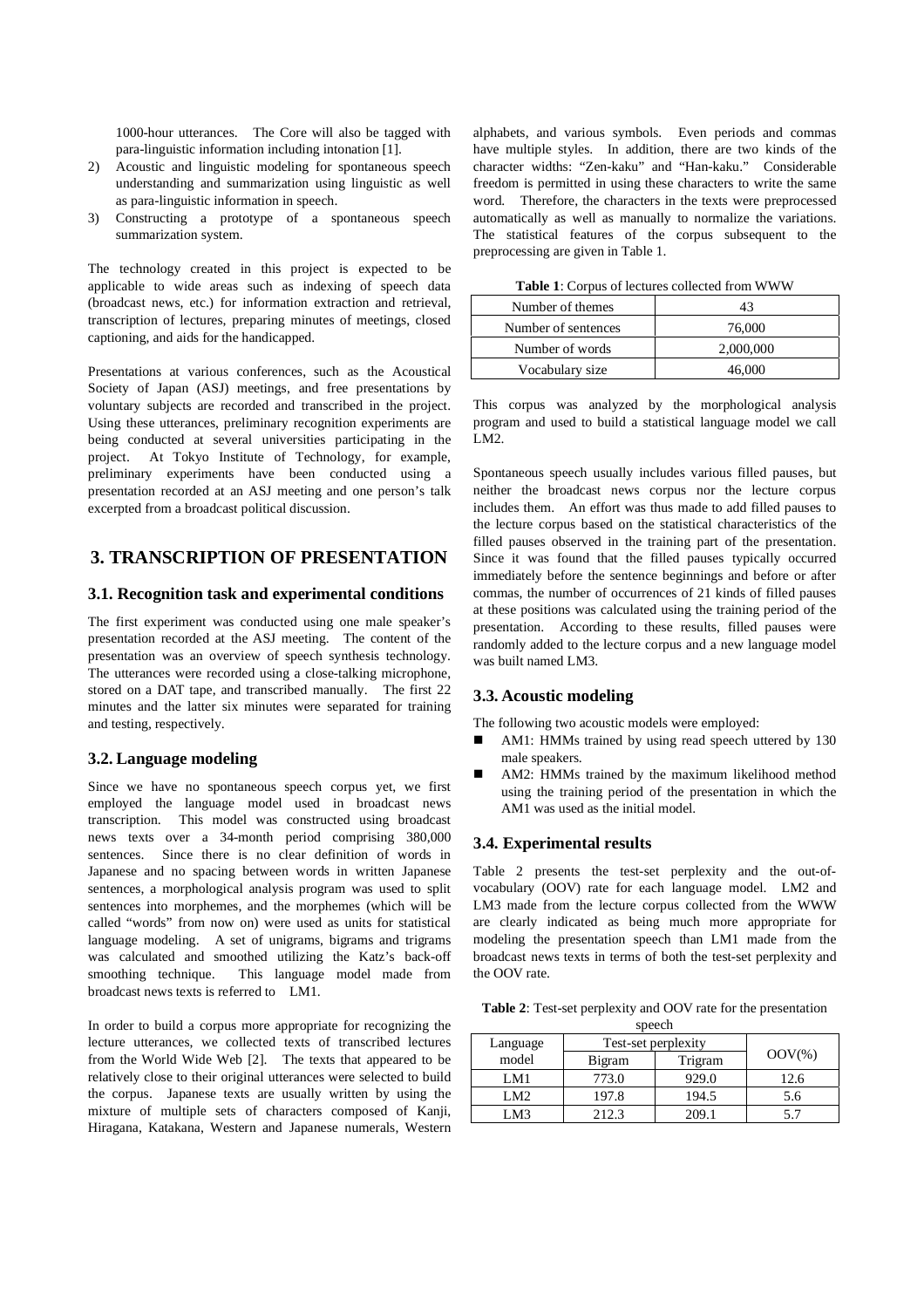Table 3 shows the recognition results for the combinations of the two acoustic models and the three language models. Using LM2 reduced word error rates by 11% and 13% compared with LM1 in the cases of AM1 and AM2 respectively. Employing LM3 further reduced the error rates by 5% and 10% for AM1 and AM2 respectively. Due to the improvement of both acoustic and language models, that is using AM2 and LM3, the error rates were reduced by 28% compared with the utilization of AM1 and LM1. These results demonstrate that the models based on the proposed methods are very effective.

**Table 3**: Recognition results for the presentation speech AM1

| Language<br>model | $%Corr(\%)$ | $Acc(\% )$ | $\%Err(\%)$ |
|-------------------|-------------|------------|-------------|
| LM1               | 20.1        | 15.3       | 84.7        |
| LM2.              | 33.9        | 24.9       | 75.1        |
| LM3               |             | 28.8       | 712         |

AM2

| Language<br>model | $%Corr(\%)$ | $Acc(\% )$ | $%Err(\%)$ |
|-------------------|-------------|------------|------------|
| LM1               | 29.4        | 22.6       | 77.4       |
| LM2.              | 44.6        | 32.4       | 67.6       |
| LM3               |             | 39.4       | 60.6       |

### **3.5. Discussion**

A supplementary experiment was performed concerning the filled pause problem in the language modeling. In this experiment, the filled pauses were not separated into 21 different words but modeled as a single word having 21 pronunciations with equal probability. Experimental results showed that many words occurring at sentence beginnings and before or after commas were recognized as filled pauses, and as a result, the word error rate was increased to 63.2% with AM2. This means that the effectiveness of the filled pause modeling was halved compared with the method separately modeling the different filled pauses.

# **4. TRANSCRIPTION OF DISCUSSION**

#### **4.1. Recognition task and experimental conditions**

The second experiment was performed using a part of a discussion enjoined by politicians which was broadcast over radio and TV simultaneously. From the 60-minute program, one politician's utterances consisting of 217 sentences were extracted and used in the experiment, from which the first 100 utterances were used for training and the latter 117 utterances were used for testing.

### **4.2. Language modeling incorporating out-ofvocabulary words**

In addition to LM1 constructed using broadcast news texts, LM2 built from transcribed lectures collected from the WWW, and LM3 made by adding filled pauses adapted to the presentation speaker in the previous section to the transcribed lecture, the

following language models were investigated to contend with the out-of-vocabulary (OOV) problem.

Although various methods for automatically detecting OOV words in the recognition utterances have been investigated, no practical way has yet been proposed. Therefore the assumption was made that most of the task-dependent OOV words, in other words "new words", are brought into the system by some method prior to recognition. With presentations, for example, a written paper corresponding to each presentation is usually printed in the proceedings and can be obtained in advance, and all the words included in the paper but not contained in the vocabulary for recognition can easily be detected.

Based on this assumption, several methods for incorporating the new words in the language models were investigated. One of the conventional methods involves approximating word n-grams of new words by using class n-grams, in which each new word is assigned to one of the pre-defined word classes. This method, however, is problematic in designing word classes. Thus, all of the OOV words in the test set were assumed to have been detected or given beforehand and the following three methods were investigated.

- LM4: Unigrams for all of the OOV words with a common empirically decided value were added to the set of unigrams of LM3 and all the n-gram values were normalized.
- LM5: In the text used for training LM3, a fixed rate (10%) of the words in the same fine morpheme class as each OOV word was randomly replaced by the OOV word, and the text was then used for building a language model.
- LM6: A single OOV class n-gram in the LM3 was divided by the number of different OOVs in the test-set and used as the word n-gram of each OOV word.

# **4.3. Acoustic modeling**

Phone HMMs were adapted to the test-set speaker based on the MAP and the VFS techniques using the training set and AM1 described in Section 3 as the initial model (AM3).

## **4.4. Experimental results**

As described above, the 117 utterances made by a single politician in the discussion noted were used for evaluation. The test-set perplexity and the OOV rate using bigrams and trigrams respectively are given in Table 4. Since the test-set

**Table 4**: Test-set perplexity and OOV rate for the discussion speech

| $-1$              |        |         |            |
|-------------------|--------|---------|------------|
| Language<br>model | Bigram | Trigram | $OOV(\% )$ |
| LM1               | 1098.0 | 528.4   | 9.6        |
| LM2               | 163.7  | 151.4   | 4.8        |
| LM3               | 143.7  | 141.4   | 3.1        |
| LM4               |        |         |            |
| LM5               |        |         | 0.4        |
| LM <sub>6</sub>   |        |         |            |